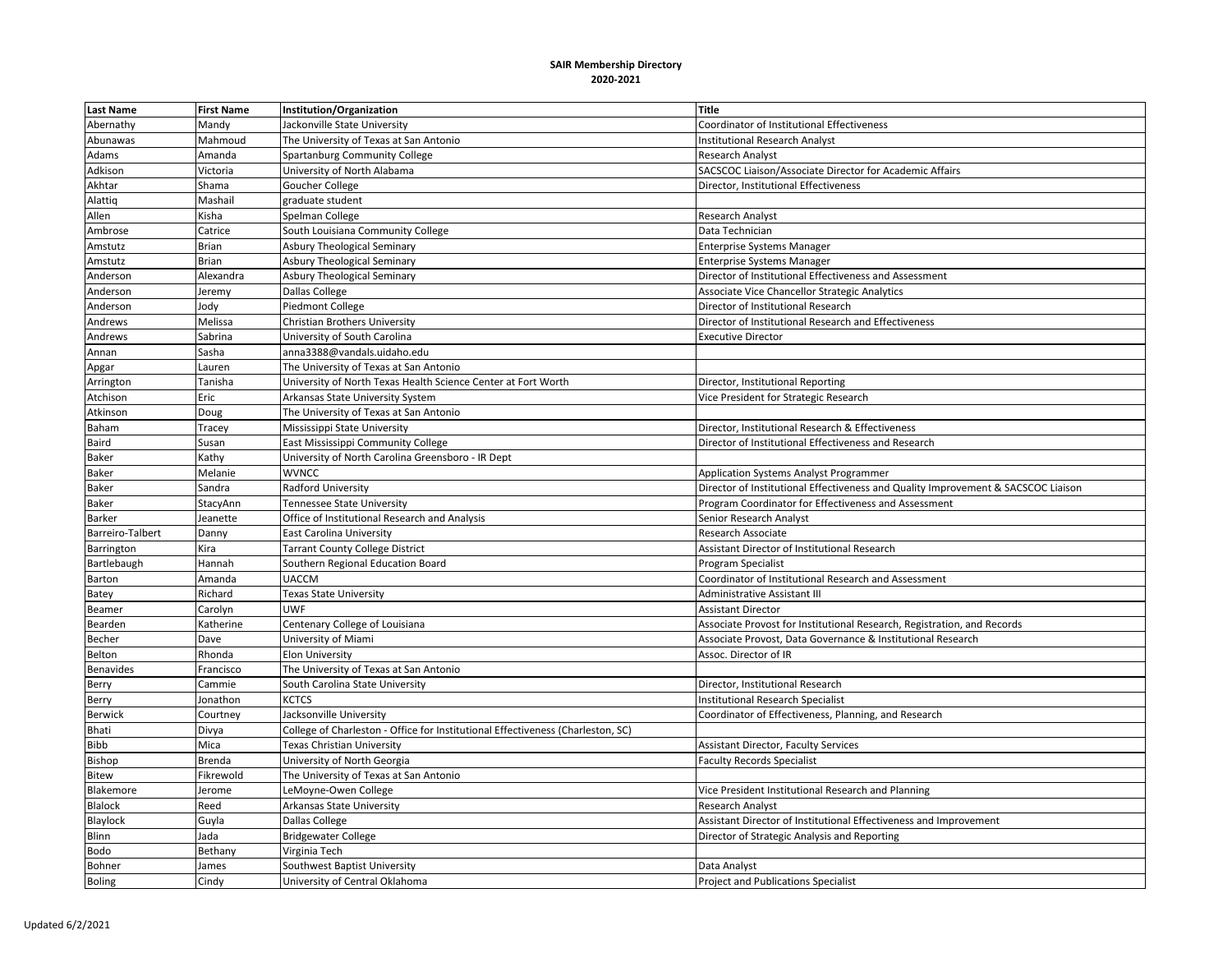| <b>Last Name</b>     | <b>First Name</b> | Institution/Organization                          | <b>Title</b>                                                                  |
|----------------------|-------------------|---------------------------------------------------|-------------------------------------------------------------------------------|
| Boudreau             | Brian             | <b>UNC Charlotte</b>                              | Senior Research Associate                                                     |
| Bowdre               | Paul              | <b>Oakland City University</b>                    | Assistant Provost for Assessment and Institutional Effectiveness              |
| <b>Boyles</b>        | Laura             | Davidson College                                  | Associate Director for Planning and Institutional Research                    |
| <b>Bradley</b>       | Samantha          | Winston-Salem State University                    | Data Analyst III                                                              |
| Brady                | Andrew            | Florida State University                          | Associate Director of Institutional Research                                  |
| <b>Bramblett</b>     | Sandi             | Georgia Tech                                      | Assistant Vice President, Institutional Research & Enterprise Data Management |
| <b>Braswell</b>      | Cara Mia          | University of South Alabama                       | Secretary V                                                                   |
| Braun                | Bernie            | Louisiana State University                        | Director of Institutional Research                                            |
| <b>Brewer</b>        | Marcus            | University of North Georgia                       | Assistant Director of Institutional Research                                  |
| Brewster-Clemence    | Belinda           | Forsyth Technical Community College               | <b>Institutional Research and Assessment Coordinator</b>                      |
| Brinkley-Jones       | Kimberly          | <b>Troy University</b>                            | Director of Research                                                          |
| <b>Brooks Nelson</b> | Ellissa           | <b>UNC Charlotte</b>                              | Senior Research Associate                                                     |
| Brown                | David             | North Central Texas College                       | <b>Associate Vice Chancellor</b>                                              |
| <b>Broyles</b>       | Wendy             | <b>Troy University</b>                            | Director of Assessment & Compliance                                           |
| Bryan                | Angela            | University of West Florida                        | Director of Institutional Effectiveness                                       |
| Bryan                | Ben               | <b>Wofford College</b>                            | Director of Institutional Research                                            |
| Bryant               | Lauren            | Virginia Tech                                     |                                                                               |
| Bryant               | Nijah             | Valdosta State University                         | Sr. Data Scientist Developer                                                  |
| Bryant               | Tiffany           | University of Central Oklahoma                    | <b>Research Analyst</b>                                                       |
| <b>Buck</b>          | Kari              | <b>Clemson University</b>                         | <b>Strategic Data Manager</b>                                                 |
| <b>Burch-Sims</b>    | Pamela            | Tennessee State University                        |                                                                               |
| <b>Burks</b>         | Deborah           | Central Georgia Technical College                 | Vice President of Institutional Effectiveness                                 |
| <b>Burnette</b>      | Rick              | Florida State University                          | <b>Associate Provost</b>                                                      |
| Burns                | Larry             | Oklahoma State University                         | Assistant Director of Institutional Research and Analytics                    |
| Burr                 | Kiwanis           | Florida A&M University                            | Assistant Director of University Assessment                                   |
| Busby                | Katie             | University of Mississippi                         | Director, Institutional Research, Effectiveness, and Planning                 |
| Cable                | Amy               | Louisiana Comm and Tech College System            | Executive Director, Process Improvement                                       |
| Cagle                | Susan             | Alabama Commission on Higher Education            | Director Institutional Finance & Facilities                                   |
| Callendar            | Danielle          | Univeristy of Houston                             |                                                                               |
| Caloianu             | Ciprian           | University of Arkansas                            |                                                                               |
| Campbell             | Emily             | Louisiana Community & Technical College System    | Chief Enrollment Management Officer                                           |
| Campbell             | Matthew           | <b>Auburn University</b>                          | Director of Institutional Research                                            |
| Canan                | Michelle          | Oklahoma State University Institute of Technology | Director, Institutional Research                                              |
| Canton               | Luisa             | Miami Dade College                                | Senior Research Analyst                                                       |
| Cantrell             | Betsy             | University of North Georgia                       | Director of Assessment                                                        |
| Cantrell             | Denise            | Maryville College                                 | Data Administrator                                                            |
| Cao                  | Sunny             | Motlow State Community College                    | Data Analytics Strategist                                                     |
| Cappleman            | Amelia            | Itawamba Community College                        | Director of Strategic Planning & Institutional Effectiveness                  |
| Cardenas Chavarria   | <b>Bolivar</b>    | Aiken Technical College                           |                                                                               |
| Carmouche            | Travis            | University of Louisiana at Lafayette              | <b>Decision Support Analyst</b>                                               |
| Carnot               | Thomas            | <b>Clemson University</b>                         | Data Analyst Manager                                                          |
| Carroll              | Jessica           | <b>Wallace Community College Selmea</b>           | Coordinator of Institutional Research                                         |
| Carter               | Elizabeth         | Mississippi University for Women                  | <b>Assessment Specialist</b>                                                  |
| Carter               | Hilary            | <b>UAB</b>                                        | Assistant Director, Business Intelligence                                     |
| Case                 | Jinny             | The University of Texas at San Antonio            | Senior Institutional Research Analyst                                         |
| Castano              | Vincent           | Fayetteville Technical Community College          | Dean of Institutional Effectiveness                                           |
| Chapman              | Bethany           | University of Mary Hardin-Baylor                  | <b>Institutional Research</b>                                                 |
| Chastain             | Catherine         | University of North Georgia                       | Assistant Director of Assessment                                              |
| Cheagle              | Dorothy           | Morris College                                    | Director of Planning & governmental Relations                                 |
| Chila                | Theodore          | Tennessee Board of Regents                        | Senior Business Intelligence Engineer                                         |
| Chupe-OHanlon        | Daniel            | <b>Austin Community College</b>                   | Analyst                                                                       |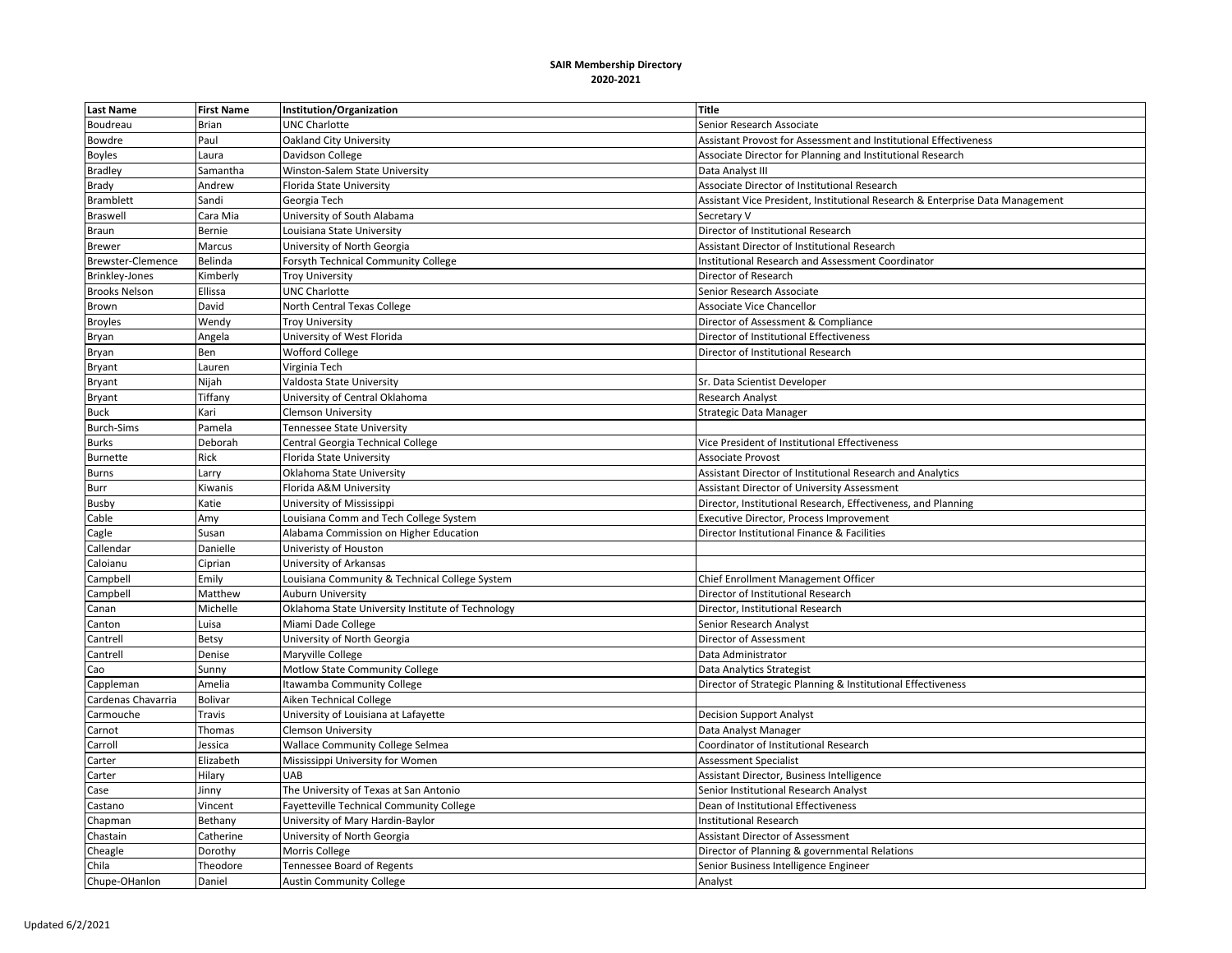| <b>Last Name</b> | <b>First Name</b> | Institution/Organization                                                     | <b>Title</b>                                                                        |
|------------------|-------------------|------------------------------------------------------------------------------|-------------------------------------------------------------------------------------|
| Cintrón          | René              | Louisiana Community & Technical College System                               | Chief Education and Training Officer                                                |
| clark            | andy              | Oracle                                                                       | <b>Industry Executive Dir</b>                                                       |
| Clary            | Jennie            | University of Oklahoma                                                       |                                                                                     |
| Clement          | Mary              | <b>Austin Peay State University</b>                                          | Senior Research Analyst                                                             |
| Cleveland        | Vicki             | University of North Texas Health Science Center at Fort Worth                | <b>Institutional Research Analyst</b>                                               |
| Cockerill        | Ginny             | The University of Alabama in Huntsville                                      | <b>Associate Director</b>                                                           |
| Cole             | James             | Indiana University                                                           | Associate Research Scientist; BCSSE Project Manager                                 |
| Cole             | Joseph            | University of Oklahoma                                                       | BI, Reporting and Data Engagement                                                   |
| Coleman          | Angela            | University of South Alabama                                                  | Assoc. Vice President of Institutional Effectiveness                                |
| Collins          | Melanie           | <b>Nicholls State University</b>                                             | Director                                                                            |
| Collins          | Racquel           | St. Jude Children's Research Hospital Graduate School of Biomedical Sciences | Assistant Dean and Director of Institutional Research                               |
| Combs            | Sarah             | University of Central Oklahoma                                               | Director - IA                                                                       |
| Connor           | David             | University of North Georgia                                                  | <b>Institutional Research Technical Analyst</b>                                     |
| Connors          | Nicole            | Virginia Tech                                                                | Coordinator                                                                         |
| Conover          | Ross              | <b>Hood College</b>                                                          | Director of Institutional Research and Assessment                                   |
| Cooper           | Elizabeth         | Methodist University                                                         | Software Administrator and Application Analyst                                      |
| Coppola          | Steve             | UNC Charlotte                                                                | Assistant Provost for Institutional Research                                        |
| Corbin           | Lisa              | Southern Wesleyan University                                                 | Assistant Director of Institutional Research and Reporting                          |
| Cordeau          | Brian             | The University of Texas at San Antonio                                       |                                                                                     |
| Costa            | Shannon           | <b>ECPI University</b>                                                       | <b>Institutional Research Coordinator</b>                                           |
| Сох              | Nicole            | East Carolina University                                                     | Research Associate                                                                  |
| Creel            | Ronnie            | <b>Troy University</b>                                                       | Sr. Director of IRPE                                                                |
| Crosby           | Lynne             | <b>Austin Peay State University</b>                                          | Vice Provost and Associate Vice President for Academic Affairs                      |
| Dabney           | Emily             | Delta State University                                                       | Registrar                                                                           |
| Dagli            | Cesur             | Virginia Tech                                                                | Research Analyst                                                                    |
| Dai              | Lucy              | University of Virginia                                                       | Data Specialist                                                                     |
| Dalbow           | Dawn              | <b>Bridgewater College</b>                                                   | Director of Institutional Research                                                  |
| Dalton           | Dana              | Greensboro College                                                           | Director of Office of Assessment and Accreditation                                  |
| Datubo-Brown     | Christiana        | Southern Regional Education Board                                            | Research Associate                                                                  |
| Davis            | Andrew            | <b>Enterprise State Community College</b>                                    | Director of Institutional Effectiveness and Planning                                |
| Davis            | Ashton            | Western Oklahoma State College                                               | Director of Institutional Effectiveness                                             |
| Davis            | Julie             | UGA Office of Inst Research                                                  | <b>Assistant Director</b>                                                           |
| Davis            | Melanie           | Pearl River Community College                                                | Director of Institutional Research and Effectiveness                                |
| Dear             | Carley            | University of MS Medical Center                                              | Director of Assessment                                                              |
| Dearden          | Christy           | Auburn University at Montgomery                                              | Senior Administrative Associate                                                     |
| Dedeaux          | Timothy           | Pearl River Community College                                                | Assistant Director of Institutional Research/Office of Student Success Data Analyst |
| DeLuca           | Shelley           | <b>WVNCC</b>                                                                 | <b>Application Systems Analyst Programmer</b>                                       |
| Denison          | <b>Bronda</b>     | <b>Troy University</b>                                                       | Coordinator of Institutional Surveys                                                |
| Derden           | Deborah           | Sul Ross State University                                                    | Director of Institutional Research                                                  |
| Dietrich         | Dawn              | Northwestern State University of Louisiana                                   | Director, Institutional Research                                                    |
| Dixon            | Kellie            | North Carolina Agricultural and Technical State University                   | Director, Student Affairs Assessment and Staff Development                          |
| Dombroski        | Cara              | The Citadel                                                                  | Research Associate                                                                  |
| Doukopoulos      | Alexandros        | <b>Auburn University</b>                                                     | Dr.                                                                                 |
| Driscoll         | Deborah           | University of Lynchburg                                                      | VP Institutional Effectiveness and Planning                                         |
| Du               | Brody             | <b>UNT Dallas</b>                                                            | Data Scientist                                                                      |
| Dulask           | Mark              | Lake-Sumter State College                                                    | Director of Process Improvement and Institutional Research and Compliance           |
| Dunn             | Corey             | <b>Agnes Scott College</b>                                                   | Director of Institutional Research                                                  |
| Duplantis        | Dr. Corey         | Delgado Community College                                                    | Research Associate                                                                  |
| Dutton           | Hilary            | University of Montevallo                                                     | Research Assistant                                                                  |
| Eanochs          | LaDonna           | <b>Alcorn State University</b>                                               | Director                                                                            |
| Earhart          | Matthew           | Florida State University                                                     | Director of Information Management                                                  |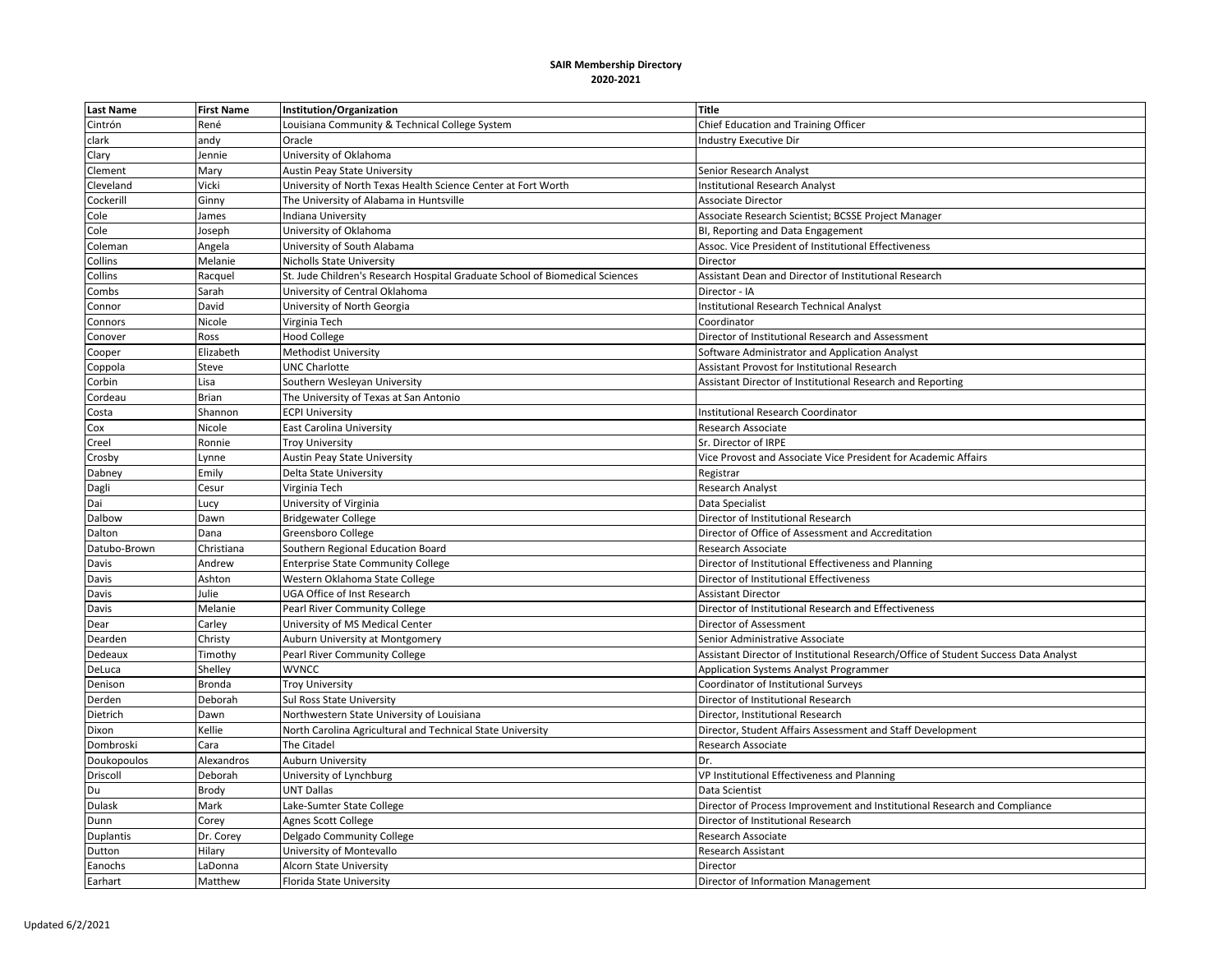| <b>Last Name</b>  | <b>First Name</b>                                                                                       | Institution/Organization                                                  | <b>Title</b>                                                                   |
|-------------------|---------------------------------------------------------------------------------------------------------|---------------------------------------------------------------------------|--------------------------------------------------------------------------------|
| Eaton             | Matthew                                                                                                 | National Center for Education Statistics, Institute of Education Sciences | Associate Research Scientist/IPEDS Survey Director                             |
| Edwards           | Shavonn                                                                                                 | University of South Alabama                                               | Secretary V                                                                    |
| Eleuterio         | Tom                                                                                                     | University of Delaware                                                    | Manager                                                                        |
| Ellzey            | Dylan                                                                                                   | Valdosta State University                                                 | <b>Institutional Research Analyst</b>                                          |
| Elmore            | Donna                                                                                                   | Orangeburg Calhoun Technical College                                      | Administrative Assistant to VP of Academic Affairs                             |
| Emerick           | Joling                                                                                                  | Florida State University                                                  | Senior Business Analyst                                                        |
| Entrekin          | Cindy                                                                                                   | Central Alabama Community College                                         | Associate Dean of Institutional Planning, Assessment, and Evaluation           |
| Epstein-Diaz      | Heather                                                                                                 | Florida State University                                                  | <b>Business Intelligence Analyst</b>                                           |
| Evans             | Toner                                                                                                   | Samford University                                                        | Director - Institutional Research and Analytics                                |
| Fagan             | Patrick                                                                                                 | University of Alabama at Birmingham                                       | <b>Business Intelligence Analyst</b>                                           |
| Farrell           | Robert                                                                                                  | Air University                                                            | Chief of Institutional Analytics                                               |
| Feng              | Sophy                                                                                                   | William & Mary                                                            | Assoc. Dir., Institutional Research                                            |
| Ferdous           | Salma                                                                                                   | The University of Texas at San Antonio                                    | <b>Institutional Research Analyst</b>                                          |
| Finch             | <athryn< td=""><td>Ogeechee Technical College</td><td>Director for Research and Planning</td></athryn<> | Ogeechee Technical College                                                | Director for Research and Planning                                             |
| <b>Fitzgerald</b> | <b>Barrie</b>                                                                                           | Valdosta State University                                                 | Director of Institutional Reserach                                             |
| Forsyth           | York                                                                                                    | South Louisiana Community College                                         | <b>Institutional Analyst</b>                                                   |
| Fox               | Amanda                                                                                                  | University of Montevallo                                                  | Ms.                                                                            |
| Fox               | Melanie                                                                                                 | Radford University                                                        | Associate Director of Institutional Effectiveness and Quality Improvement      |
| Foy PhD           | Joelyn K                                                                                                | Arkansas State University - Newport                                       | Data Analyst                                                                   |
| Frederic          | Stephen                                                                                                 | Mississippi State University                                              | Database Administrator                                                         |
| Fredotovic        | Ivana                                                                                                   | Miami Dade College                                                        | Director of Research and Data Analytics                                        |
| Galecki           | Jennifer                                                                                                | <b>UNC Charlotte</b>                                                      | <b>Business and Technology Applications Analyst</b>                            |
| Gantt             | Julius                                                                                                  | University of Georgia                                                     |                                                                                |
| Gappa             | Amanda                                                                                                  | SAS Institute                                                             | Sr. Associate Account Executive                                                |
| Gardner           | Denise                                                                                                  | University of Tennessee, Knoxville                                        | Assistant Provost and Director, OIRA                                           |
| Garris            | Meagan                                                                                                  | University of North Georgia                                               | <b>Institutional Effectiveness Specialist</b>                                  |
| Gaubatz           | Noreen                                                                                                  | Winthrop University                                                       | Director of Institutional Effectiveness                                        |
| Gibson            | Michael                                                                                                 | Snead State Community College                                             | Associate Dean for Online Learning                                             |
| Gigantana         | Daisy                                                                                                   | <b>UM</b>                                                                 | Admin Asst                                                                     |
| Givens            | Somer                                                                                                   | <b>Auburn University</b>                                                  | Analyst, Assessment & Strategic Planning                                       |
| Glance            | Cynthia                                                                                                 | Mercer University                                                         | <b>Institutional Research Analyst</b>                                          |
| Glasscock         | John                                                                                                    | Auburn University at Montgomery                                           | Associate Director of Institutional Effectiveness                              |
| Glasser           | Jill                                                                                                    | Horry Georgetown Technical College                                        | <b>Statistical Analyst</b>                                                     |
| Godin             | Eric                                                                                                    | St. Thomas University                                                     | Director of Institutional Research                                             |
| Goins             | David                                                                                                   | UNC Charlotte                                                             | Programmer/Analyst                                                             |
| Goldman           | Kara                                                                                                    | Delta State University                                                    | <b>Research Analyst</b>                                                        |
| Good              | L.A                                                                                                     | <b>Auburn University</b>                                                  | Data Integration Specialist                                                    |
| Good              | Megan                                                                                                   | <b>Auburn University</b>                                                  | Director of Academic Quality & Improvement                                     |
| Goodwin           | Chloe                                                                                                   | Florida State University                                                  | Student Intern                                                                 |
| Goodwin           | Monica                                                                                                  | South Carolina Commission on Higher Education                             | Director Data-Research & IT                                                    |
| Graham            | Lewis                                                                                                   | Morris College                                                            | Director of Assessment                                                         |
| Graves            | Linda                                                                                                   | The University of Alabama in Huntsville                                   | Assistant Director of Reporting & Programming                                  |
| Green             | Jennifer                                                                                                | Galen College of Nursing                                                  | Director of Accreditation, Institutional Effectiveness, and Regulatory Affairs |
| Green             | Lucas                                                                                                   | Coastal Carolina University                                               | <b>Institutional Research Analyst</b>                                          |
| Greene            | David                                                                                                   | SAS Institute, Inc                                                        | Sr. Account Executive                                                          |
| Gregory           | Tiffany                                                                                                 | University of Mississippi                                                 | Data Analyst III                                                               |
| Grimm             | Erika                                                                                                   | Augusta University                                                        | <b>Institutional Information Analyst</b>                                       |
| Grissett          | Jendia                                                                                                  | Air University                                                            | Chief, IE                                                                      |
| Gui               | Emily                                                                                                   | University of Oklahoma                                                    | <b>Research Analyst</b>                                                        |
| Gunderman         | Gary                                                                                                    | University of Arkansas                                                    | Executive Director, Institutional Research and Assessment                      |
| Hadley            | Michael                                                                                                 | <b>Methodist University</b>                                               | Director of Institutional Research and Effectiveness                           |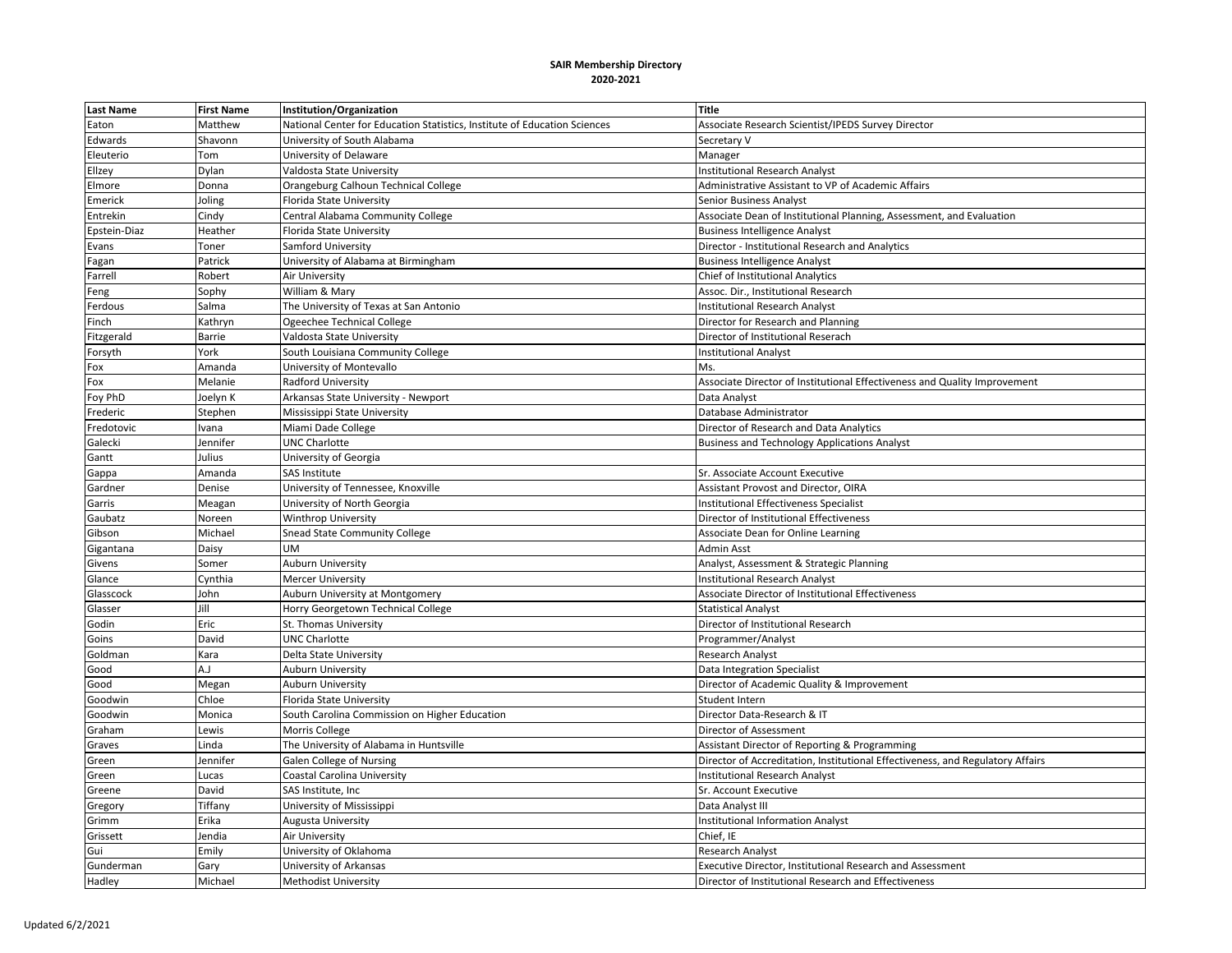| <b>Last Name</b> | <b>First Name</b> | Institution/Organization                       | <b>Title</b>                                                         |
|------------------|-------------------|------------------------------------------------|----------------------------------------------------------------------|
| Hagan            | Alise             | University of Louisiana at Lafayette           | Director, Institutional Assessment                                   |
| Hall             | Amber             | University of Central Arkansas                 | Director of Institutional Research                                   |
| Hall             | Bill              | Campbell University                            | Director of Institutional Research and State Authorization           |
| Hall             | Michelle          | Southeastern Louisiana University              | Director, Institutional Research                                     |
| Hall             | Molly             | Virginia Tech                                  | Associate Director, Institutional Effectiveness                      |
| Hall             | Teresa            | Birmingham-Southern College                    | Director of Leadership Studies                                       |
| Hammer           | Paul              | <b>Western Carolina University</b>             | Social/Clinical Research Specialist                                  |
| Hammond          | Lisa              | University of South Carolina Lancaster         | Director of Institutional Effectiveness and Research                 |
| Hansen           | Chris             | Southern Adventist University                  | Director of Institutional Research and Planning                      |
| Harber           | Jessica           | FSW                                            | Coordinator, Institutional Research                                  |
| Harmouch         | Nagham            | Southeastern Louisiana University              | Research Associate                                                   |
| Harper           | Amanda            | Appalachian State University                   | <b>BI Analyst</b>                                                    |
| Harris           | Greg              | <b>East Carolina University</b>                | Associate Institutional Research Director                            |
| Harris           | Joe               | <b>Tulsa Community College</b>                 | Research & Assessment Analyst II                                     |
| Harrison         | Genia             | <b>East Central University</b>                 | <b>Research Specialist</b>                                           |
| Harvey           | FaDerricka        | Delta State University                         | Research and Information Assistant                                   |
| Harwell          | Judy              | The University of West Alabama                 | Coordinator of Data Collection                                       |
| Hazelwood        | Sonia             | Arkansas Department of Higher Education        | Chief Data Officer / Associate Director                              |
| Henchy           | Mary Ann          | Asbury Theological Seminary                    |                                                                      |
| Henderson        | Angela            | <b>Stetson University</b>                      | Executive Director of Institutional Research & Effectiveness         |
| Henry            | Scott             | Texas State University                         | <b>Research Analyst</b>                                              |
| Hernandez        | Eugenio           | Florida State University                       | <b>Statistical Business Analyst</b>                                  |
| Hess             | Maren             | Campbell University                            | <b>Assistant Provost for Institutional Effectiveness</b>             |
| Hickman          | Amy               | <b>ECPI University</b>                         | Dean of Academic Assessment                                          |
| Hickman          | Petra             | <b>Cameron University</b>                      | Research & Data Analyst                                              |
| Hogan            | Tina              | Appalachian State University                   | Director of Institutional Effectiveness                              |
| Holt             | Jennifer          | University of Mississippi                      | <b>Associate Director</b>                                            |
| Honeycutt        | Stacy             | Northwest Mississippi Community College        | <b>Institutional Research Coordinator</b>                            |
| Hopkins          | II, Robert        | Virginia Tech                                  |                                                                      |
| Horn             | Rolanda           | Alabama State University                       | Quality Enhancement Plan                                             |
| Houston          | Rosella           | Jackson State University                       | Acting Director, Institutional Research, Planning & Assessment       |
| Hunt             | James             | Florida State University                       | Director of Institutional Research                                   |
| Hunter           | Blake             | Jacksonville State University                  | Coordinator of Institutional Research                                |
| Hurford          | Bonnie            | <b>Tarrant County College</b>                  | Lead Programmer Analyst                                              |
| Hutchings        | William (Billy)   | <b>Western Carolina University</b>             | <b>Research Specialist</b>                                           |
| Ickes            | Jessica           | Florida Institute of Technology                | Associate Vice President of Institutional Research and Effectiveness |
| Irvin            | Jessica           | Piedmont College                               | Administrative Assistant                                             |
| Irwin            | Susie             | University of Oklahoma                         | It Analyst                                                           |
| Isaac            | Jamie             | RTI International                              | <b>IPEDS Help Desk</b>                                               |
| Isler            | Derrick           | <b>UNC Charlotte</b>                           | <b>Business Intelligence Analyst</b>                                 |
| Jablonski        | Allison           | University of Lynchburg                        | Provost and VP for Academic Affairs                                  |
| Jackson          | Cathy             | University of Tennessee at Chattanooga         | <b>Testing Center Manager</b>                                        |
| Jackson          | Diane             | <b>Denmark Technical College</b>               | <b>Statistical and Research Analyst</b>                              |
| Jackson          | Nicole            | <b>NC Central University</b>                   | <b>Business and Technology Application Analyst</b>                   |
| James            | Glenn             | Glenn W. James                                 | <b>Higher Education Consultant</b>                                   |
| James            | Samantha          | Georgia Institute of Technology                | <b>Business Analyst</b>                                              |
| Jana             | Asitava           | Florida Agricultural and Mechanical University | Coordinator (Statistical reserach)                                   |
| Jayagopal        | Ashwin            | The University of Texas at San Antonio         |                                                                      |
| Jenks            | Catherine         | University of West Georgia                     | <b>Associate Vice President</b>                                      |
| Jennings         | Sherrie           | Augusta University                             | <b>Institutional Information Analyst</b>                             |
| Jessee           | Caitlyn           | Florida State University                       | <b>Assessment Analyst</b>                                            |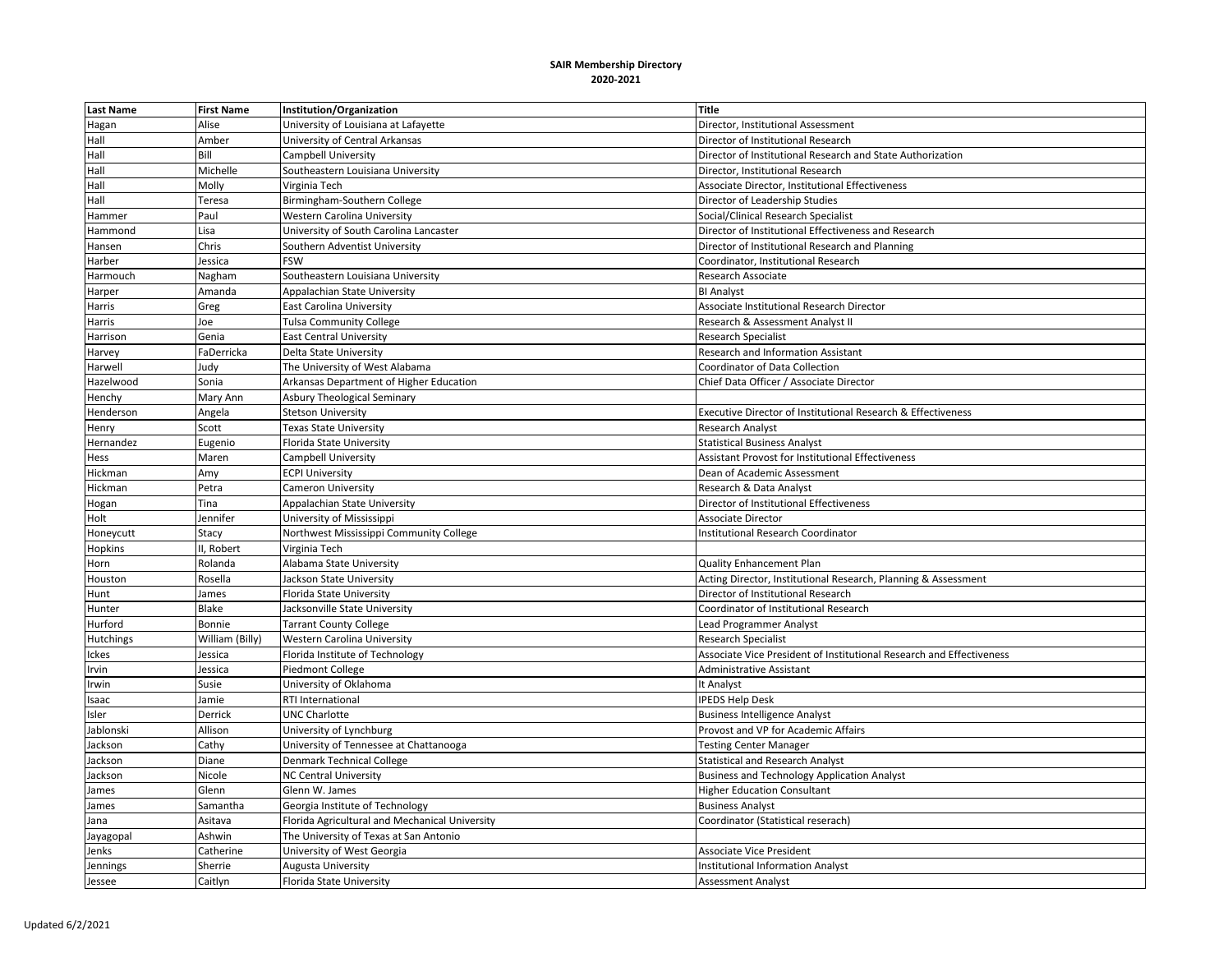| <b>Last Name</b> | <b>First Name</b> | Institution/Organization                                                  | <b>Title</b>                                                                 |
|------------------|-------------------|---------------------------------------------------------------------------|------------------------------------------------------------------------------|
| Jiang            | Xiushan           | College of Charleston-Office for Institutional Effectiveness              |                                                                              |
| John             | Kristi            | University Of Science And Arts Of Oklahoma                                | <b>IR Analyst</b>                                                            |
| Johnson          | Melissa           | <b>Austin Peay State University</b>                                       | <b>Research Analyst</b>                                                      |
| Johnson          | Mimi              | H. Councill Trenholm State Community College                              | Interim Associate Dean of Institutional Effectiveness                        |
| Jones            | Anjelica          | Tennessee State University                                                | Director of Institutional Effectiveness and Assessment                       |
| Jones            | Jennifer          | University of Mary Hardin-Baylor                                          | Director of Data Quality & Institutional Analytics                           |
| Jones            | John              | University of Arkansas - Fort Smith                                       | Associate Vice Chancellor for Strategic Analytics and Institutional Research |
| Jones            | Rick              | KCTCS                                                                     | Statistician                                                                 |
| Jones            | Rilla             | Itawamba Community College                                                | Dean of Health Sciences                                                      |
| Joshi            | Abhay             | Virginia Tech                                                             |                                                                              |
| Joy              | Brian             | <b>Belmont University</b>                                                 | <b>Institutional Research Analyst</b>                                        |
| Kallina          | Wendy             | Agnes Scott College                                                       | Director, MS in Data Analysis & Communication                                |
| Kanani           | Mary              | Christopher Newport University                                            | Assistant Director, Institutional Research                                   |
| Kellum           | Kate              | University of Mississippi                                                 | Associate Director                                                           |
| Kendrick         | Sherry            | <b>Austin Peay State University</b>                                       | Research Analyst                                                             |
| Khan             | Ali Tanveer       | Dallas College                                                            | Research Analyst                                                             |
| Khatiwada        | Ram               | <b>East Carolina University</b>                                           | Assessment Associate                                                         |
| Kimble           | Lisa              | Jefferson State Community College                                         | Administrative Secretary/Research Assistant                                  |
| Kimbriel         | William           | Arkansas State University Mountain Home                                   | Associate Vice-Chancellor                                                    |
| KIN              | AMANDA            | Jefferson State Community College                                         | Dean of Institutional Effectiveness                                          |
| King             | Beverly           | East Carolina University                                                  | Instituional Research Director                                               |
| King             | Cecila            | Mississippi State University                                              | Data Management Coordinator                                                  |
| King             | Pam               | <b>The Citadel</b>                                                        | Senior Associate Director                                                    |
| Kinney           | Kelley            | The Citadel                                                               | Research Associate                                                           |
| Kinney           | Sandra            | Georgia Institute of Technology                                           | Sr. Director Institutional Research and Planning                             |
| Kinzie           | Jillian           | Indiana University                                                        | <b>Associate Director</b>                                                    |
| Kirkpatrick      | Mac               | Lander University                                                         | Director of Institutional Research                                           |
| Kiser            | <b>Brad</b>       | The University of Tennessee, Chattanooga                                  |                                                                              |
| Kitchens         | Randy             | Oklahoma State University                                                 | <b>Visual Analytics Coordinator</b>                                          |
| Klassen          | Nicole            | <b>Emory University</b>                                                   | <b>Decision Support Analyst</b>                                              |
| Kline            | Matt              | American Public Education, Inc.                                           | Senior Research Analyst                                                      |
| Koda             | David             | Auburn University at Montgomery                                           | Research Analyst                                                             |
| Kolajo           | Ebenezer          | Norfolk State University                                                  | Director                                                                     |
| Krishnamurthy    | Vyas              | University of Houston                                                     | Senior Research Analyst                                                      |
| Kubier           | Patrick           | University of Central Oklahoma                                            | Research Analyst                                                             |
| Kugel            | Jamie             | <b>Stetson University</b>                                                 | Data Analyst                                                                 |
| Lawley           | Tara              | National Center for Education Statistics, Institute of Education Sciences | Branch Chief/IPEDS Program Director                                          |
| Lawson           | Alan              | <b>KCTCS</b>                                                              | Director of Data Analytics and Visualization                                 |
| Le               | Daniel            | Dallas College North Lake Campus                                          | Research Analyst                                                             |
| Ledford          | Teresa            | University of North Georgia                                               | Administrative Assessment Coordinator                                        |
| Lee              | HoKun             | <b>East Carolina University</b>                                           | Research Associate                                                           |
| Lee              | Janet             | <b>Clemson University</b>                                                 | Data Analytics Manager                                                       |
| Lehrman          | Scott             | The University of Texas at San Antonio                                    |                                                                              |
| Lejman           | Michael           | Arkansas State University Mid-South                                       | AVC for Institutional Research and Effectiveness                             |
| LeMay            | Dr. John          | University of North Alabama                                               | Research Analyst                                                             |
| Lewis            | Heather           | Augusta University                                                        | Survey Research Coordinator                                                  |
| Lewis            | Melissa           | University of Louisiana at Lafayette                                      | Asst Director, Institutional Assessment                                      |
| Lewis            | Rachel            | Arkansas Division of Higher Education                                     | Senior Technology Analyst                                                    |
| Li               | Yuhui             | <b>East Carolina University</b>                                           | Assessment Associate                                                         |
| Livingood        | Susannah          | University of Oklahoma                                                    | Associate Provost & Director, IRR                                            |
| Loht             | Shawn             | <b>Baton Rouge Community College</b>                                      | Director of Analytics and Reporting                                          |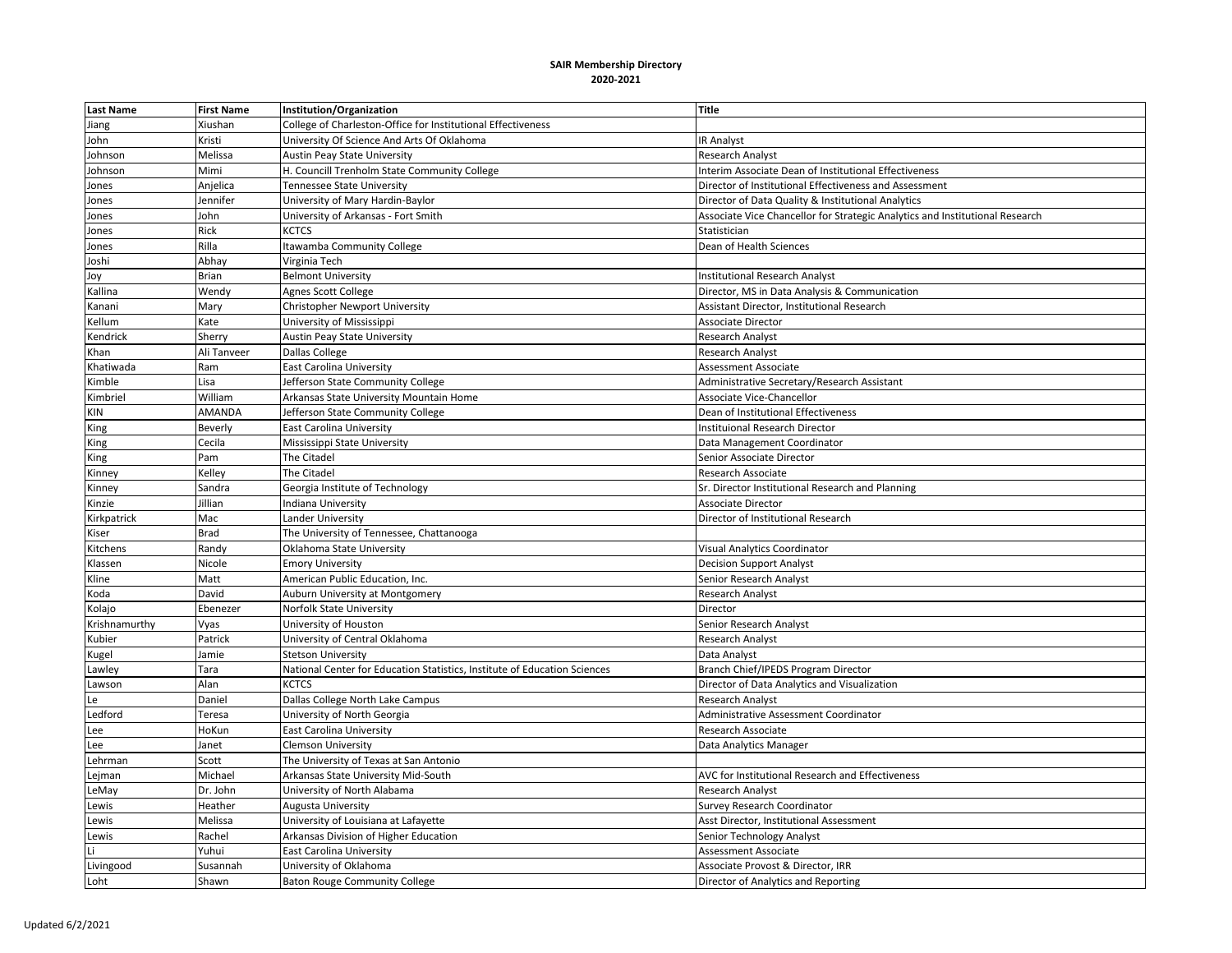| <b>Last Name</b> | <b>First Name</b> | Institution/Organization                          | <b>Title</b>                                                                         |
|------------------|-------------------|---------------------------------------------------|--------------------------------------------------------------------------------------|
| Lokar            | William           | University of Lynchburg                           | Dean, Lynchburg College of Arts and Sciences                                         |
| Lora             | Mark              | <b>Taylor University</b>                          | Manager Enterprise Data Systems                                                      |
| Lord             | Lisa              | University of Louisiana at Lafayette              | Director of Institutional Research                                                   |
| Lounsbury        | Susan             | Southern Regional Education Board                 | Director of Data Services                                                            |
| Love-Eiland      | Eboni             | Trenholm State Community College                  | Assessment and Accountability Coordinator                                            |
| Lovik            | Eric              | Radford University                                | Director of Institutional Research                                                   |
| Lowe             | Jesse             | University of Alabama at Birmingham               |                                                                                      |
| Lucas            | Nicole            | Fayetteville State University                     | Director of Institutional Effectiveness                                              |
| Lucus            | Mary              | <b>Belmont University</b>                         | Director, IR                                                                         |
| Luna             | Andrew            | Austin Peay State University                      | Executive Director, Decision Support and Institutional Research                      |
| Ma               | Tienhan           | Jacksonville State University                     | <b>Coordinator of Assessment</b>                                                     |
| Macon-Jamison    | Laverne           | Livingstone College                               | Assistant Director of Institutional Effectiveness and Research                       |
| Majek            | Aaron             | <b>Sul Ross</b>                                   | Research Associate                                                                   |
| Mallipeddi       | Vishwas Reddy     | Southeastern Louisiana University                 | Institutional Database Coordinator                                                   |
| Mann             | Caroline          | The University of Tennessee                       | <b>Assistant Director</b>                                                            |
| Mann             | Christy           | Arkansas State University-Newport                 | Director of Institutional Research and Effectiveness                                 |
| Mannas           | Scott             | <b>Tulsa Community College</b>                    | Assessment Coordinator                                                               |
| Manning          | Carrie            | <b>Troy University</b>                            | Coordinator of Compliance Records                                                    |
| Mansell          | Chrisa            | Delta State University                            | Director of Institutional Research, Effectiveness, and Planning                      |
| Marak            | Jana              | <b>Baylor University</b>                          | <b>Associate Director</b>                                                            |
| Martin           | Carla             | University of Arkansas                            |                                                                                      |
| Martin           | Patrick           | Florida State University                          | <b>Graduate Assistant</b>                                                            |
| Mata             | Carolyn           | <b>Oglethorpe University</b>                      | VP for Research and Planning                                                         |
| Matherson        | Nia               | <b>UNC Charlotte</b>                              | <b>Institutional Research Associate</b>                                              |
| Mathis           | Dr. Molly         | University of North Alabama                       | <b>Executive Assistant</b>                                                           |
| Matthews         | April             | University of Tennessee at Chattanooga            | <b>Outcomes Analyst</b>                                                              |
| May              | Sarah             | <b>Mercer University</b>                          | Director of Institutional Research                                                   |
| McCann           | Sara              | Nicholls State University                         | Institutional Effectiveness Coordinator                                              |
| McCay            | Megan             | University of Southern Mississippi                | Director of Institutional Research                                                   |
| McCay            | Michael           | Auburn University                                 | <b>Director of Career Services</b>                                                   |
| McClendon        | Mark              | Midwestern State University                       | Director of Institutional Effectiveness                                              |
| McCord           | <b>Bruce</b>      | Aiken Technical College                           | <b>Assessment Assistant</b>                                                          |
| McCrary          | Julie             | Newberry College                                  | Director of Institutional Research and Technology                                    |
| McDow            | Tommy             | University of South Carolina                      |                                                                                      |
| McFall           | Michael           | The University of Tennessee                       | <b>Associate Director</b>                                                            |
| McFarland        | Reoungeneria      | LeMoyne-Owen College                              | Director, Institutional Research                                                     |
| McFarlane        | Michele           | Southern Adventist University                     | <b>Business Intelligence Analyst</b>                                                 |
| McKosky          | Kristen           | <b>Stetson University</b>                         | <b>SACSCOC Coordinator</b>                                                           |
| McLaughlin       | Gerald            | Retired                                           | Gerry                                                                                |
| McLaughlin       | Joseph            | <b>Clemson University</b>                         | Research Associate                                                                   |
| McManus          | Meagan            | Motlow State Community College                    | Director of Quality Assurance                                                        |
| Merklin          | Jessica           | <b>Troy University</b>                            | <b>Research Analyst</b>                                                              |
| Mescher          | Stephanie         | Midwestern State University                       | <b>Assessment Specialist</b>                                                         |
| Metz             | Timothy           | Western Carolina University                       | Assistant Vice Chancellor for Institutional Planning and Effectiveness               |
| Michael          | Allie             | <b>Austin Peay State University</b>               | Coordinator, Academic Services and Engagement                                        |
| Miles            | Donald            | University of South Carolina                      | Director of Institutional Effectiveness & Accreditation                              |
| Miller           | Charles           | South Louisiana Community College                 | <b>Associate Vice Chancellor</b>                                                     |
| Miller           | Curtis            | Oklahoma State University Institute of Technology | <b>Institutional Research Analyst</b>                                                |
| Miller           | Stuart            | <b>Auburn University</b>                          | <b>Academic Insight Coordinator</b>                                                  |
| Miller           | Susan             | <b>UNC Charlotte</b>                              | <b>Business and Technology Applications Analyst</b>                                  |
| Miller           | Will              | Jacksonville University                           | Executive Director of Institutional Analytics, Effectiveness, and Strategic Planning |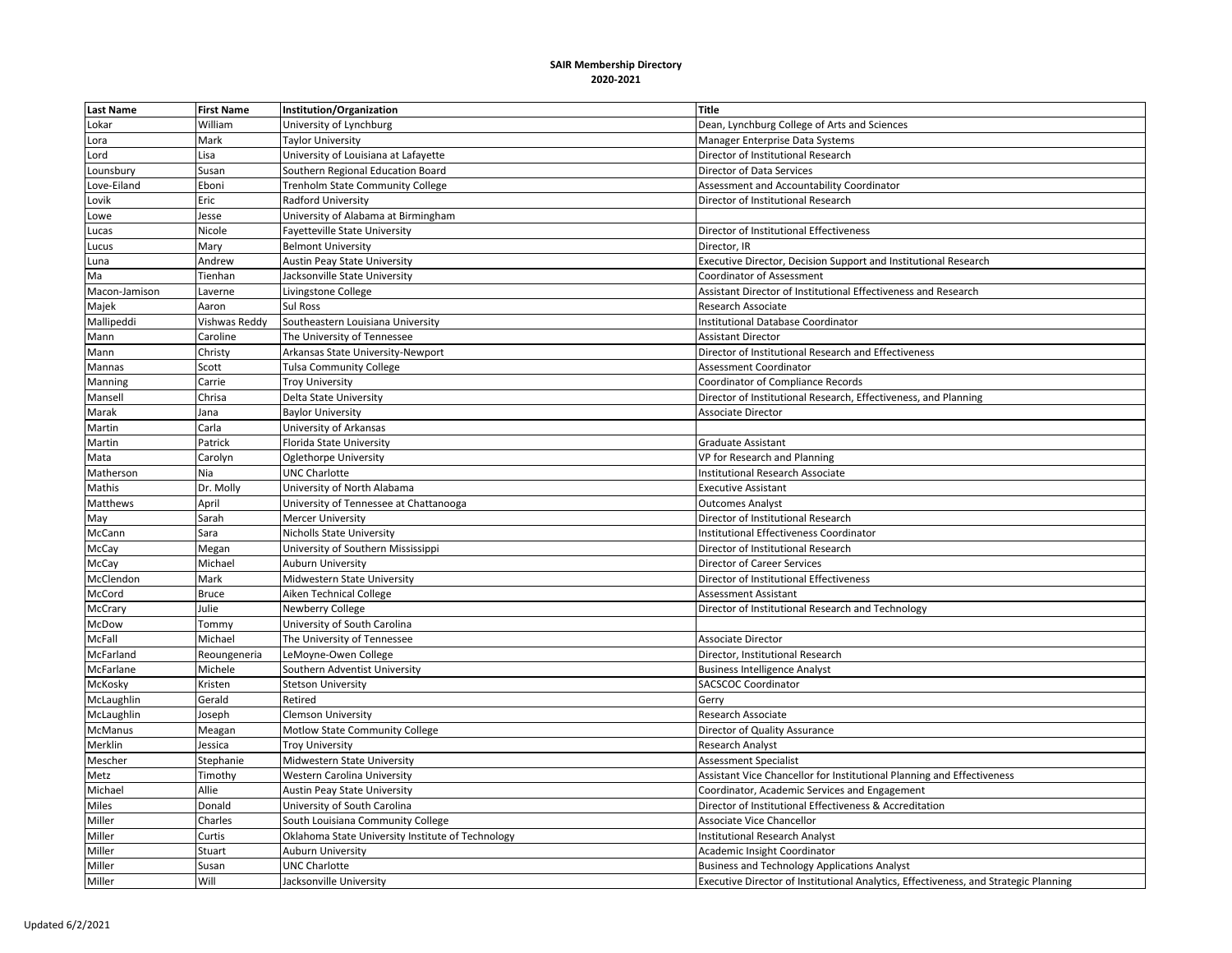| <b>Last Name</b>  | <b>First Name</b> | Institution/Organization                                                  | <b>Title</b>                                                                    |
|-------------------|-------------------|---------------------------------------------------------------------------|---------------------------------------------------------------------------------|
| Millikin          | Mary              | <b>Rogers State University</b>                                            | Associate Vice President for Academic Affairs, Accountability & Academics       |
| Millns            | Lindsey           | Texas Christian University                                                | Assistant Director for IR Reporting and Operations                              |
| Miranda           | Vianka Maria      | Northwestern State University                                             | <b>Assistant Professor</b>                                                      |
| Moench            | Ginny             | Appalachian State University                                              | <b>EM BI Analyst</b>                                                            |
| Mongo             | Karen             | North Lake/Dallas College                                                 | Executive Director of Planning, Research, and Institutional Effectiveness       |
| Moomaw            | Scott             | Appalachian State University                                              | Senior BI Analyst                                                               |
| Moore             | Chip              | Georgia Independent College Association                                   | Director of Operations & Data Analyst                                           |
| Moore             | Jennifer          | Mississippi University for Women                                          | Director of Institutional Research & Assessment                                 |
| Moore             | Mary              | University of Georgia                                                     | <b>Institutional Research Analyst</b>                                           |
| Moreno            | Susan             | University of Houston                                                     |                                                                                 |
| Morley            | Kathleen          | <b>Baylor University</b>                                                  | Director                                                                        |
| Morris            | Danita            | University of Arkansas Hope-Texarkana                                     | Director of Institutional Research                                              |
| Mu                | Lanlan            | William & Mary                                                            |                                                                                 |
| Mueller           | Sally             | The University of Tennessee                                               | Research Analyst II                                                             |
| Muralidhara       | Divya             | University of Arkansas                                                    |                                                                                 |
| Murphy            | Patricia          | University of Miami                                                       | Associate Provost for University Accreditation                                  |
| Nabors            | Misty             | Mississippi State University                                              | <b>Assistant Director</b>                                                       |
| Nadasen           | Denise            | Association of Public and Land-grant Universities                         | Director of Research and Data Policy                                            |
| Namaste           | Paul              | North Carolina School of Science and Mathematics                          | <b>Research and Assessment Specialist</b>                                       |
| Narvaiz           | Sarah             | University of Tennessee- Knoxville                                        | GRA                                                                             |
| Neal              | Kristy            | Louisiana State University and A&M College                                | Assistant Director of Institutional Research                                    |
| Nelson            | Susanne           | Newberry College                                                          | Associate Director, Institutional Effectiveness Coordinator of External Reports |
| Nestor            | Melissa           | <b>IT Data Services</b>                                                   | Lead Business Intelligence, Reporting, and Data Engagement                      |
| Neverett          | Margo             | <b>East Carolina University</b>                                           | Senior Research Associate                                                       |
| Nguyen            | Peter             | The University of Texas at San Antonio                                    |                                                                                 |
| Nichols           | Diann             | Itawamba Community College                                                | Assessment Coordinator                                                          |
| Nix               | Samantha          | Florida State University                                                  | Assistant Director of Student Success Analytics                                 |
| Norris            | Claire            | University of Louisiana System                                            | Associate Vice President for Inclusion, Diversity, and Effectiveness            |
| Norris            | Debbie            | Mississippi College                                                       | Associate Provost & Graduate Dean                                               |
| Norris            | Mitzi             | University of Mississippi Medical Center                                  | <b>Executive Director for Academic Effectiveness</b>                            |
| Novosel-Lingat    | John Eric         | University of Kentucky                                                    | Assessment Coordinator                                                          |
| Nyamwandha        | Cecilia           | LeMoyne-Owen College                                                      | <b>IR Analyst</b>                                                               |
| O'Brien           | Cassandra         | Midwestern State University                                               | Asst. Director of Institutional Effectiveness                                   |
| Ohlenforst        | Greg              | University of Louisiana at Lafayette                                      | Programmer Analyst                                                              |
| Osborne           | Craig             | University of Central Florida                                             | Institutional Research Analyst II                                               |
| Otto              | Patti             | University of Oklahoma                                                    | Associate Director, Institutional Research and Reporting                        |
| Otwell            | Ginger            | <b>Henderson State University</b>                                         | Research Associate                                                              |
| Pace              | Lisa              | The Citadel                                                               | Director                                                                        |
| Pacheco           | Christine         | Southern Arkansas University                                              | Director of Institutional Research                                              |
| Pachorek          | Dylan             | Western Carolina University                                               |                                                                                 |
| Pack              | Kimberly          | University of Texas - Austin                                              | Research Assistant, Department of Educational Leadership and Policy             |
| painter           | john              | University of Virginia                                                    | Senior Data Analyst                                                             |
| Pate              | Stacy             | <b>Nicholls State University</b>                                          | Coordinator of Surveys, Evaluations, & Data Analyst                             |
| Perkins-Holtsclaw | Kala              | Lincoln Memorial University                                               | Assistant Vice President for Planning and Institutional Effectiveness           |
| Peterson          | Stacey            | National Center for Education Statistics, Institute of Education Sciences | Statistician/IPEDS Survey Director                                              |
| Phillips          | Tiffany           | Motlow State Community College                                            | Assistant Director of Quality Assurance                                         |
| Pickett           | Debbie            | Navarro College                                                           | IR & IE Specialist                                                              |
| Pitts             | Nathan            | University of North Alabama                                               | <b>Executive Assistant</b>                                                      |
| Pleitz            | Jacob             | The University of Alabama                                                 | Assistant Director Institutional Research                                       |
| Plyler            | Teja              | University of North Georgia                                               | <b>Institutional Research Analyst</b>                                           |
| Presson           | Kimberly          | Jacksonville State University                                             | Director of Institutional Research and Effectiveness                            |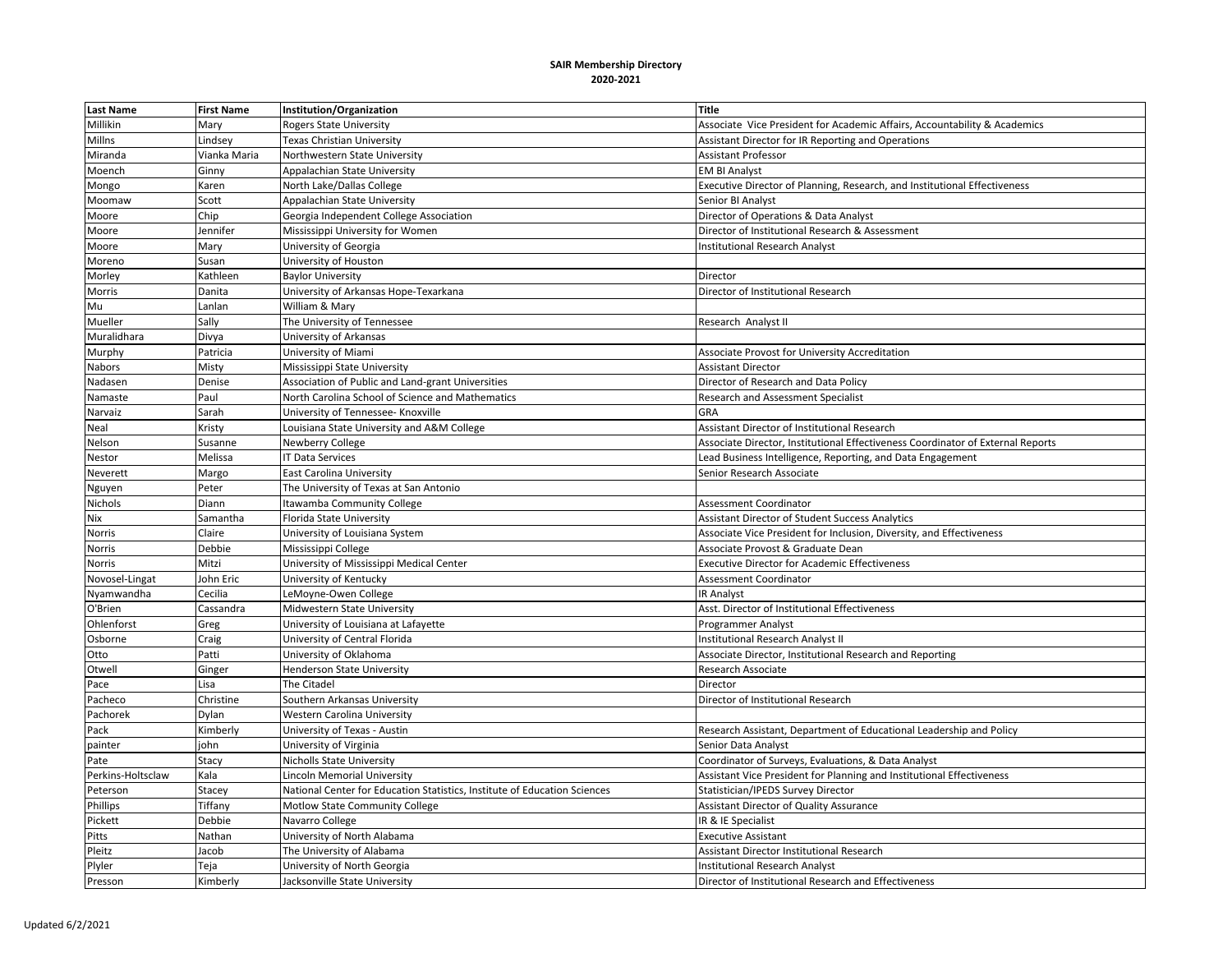| <b>Last Name</b>  | <b>First Name</b> | Institution/Organization                               | <b>Title</b>                                                        |
|-------------------|-------------------|--------------------------------------------------------|---------------------------------------------------------------------|
| Preston           | Marcia            | University of Delaware                                 | <b>Institutional Research Analyst</b>                               |
| Prince            | <b>ILP</b>        | Agnes Scott College                                    | Director of Community, Civic, and Global Engagement                 |
| Proctor           | Julianna          | The University of Alabama                              | Associate Director Institutional Research                           |
| Proff             | Kate              | <b>Texas State University</b>                          | <b>Administrative Assistant III</b>                                 |
| Purcell           | James             | Alabama Commission on Higher Education                 | <b>Executive Director</b>                                           |
| Quinn             | Bonnie            | Central Georgia Technical College                      | <b>Executive Director, Institutional Effectiveness</b>              |
| Rager             | Steve             | SAS Institute, Inc                                     | Sales Manager                                                       |
| Ramlal-Lamble     | Tish              | Virginia Tech                                          | <b>Office Services Specialist</b>                                   |
| Ratcliff          | Jonathan          | University of Louisiana at Lafayette                   | <b>Research Analyst</b>                                             |
| Ratcliff-Small    | La Trice          | University of South Carolina                           | <b>Assistant Director of Assessment</b>                             |
| Rawls             | Lynn              | <b>Coker University</b>                                | Director of Institutional Research                                  |
| Reaves            | Kenneth           | Southeastern University                                | Director Research and Strategic Projects                            |
| Reeves            | Melissa           | Texas Christian University                             | Analyst                                                             |
| Ren               | luan              | Georgia Gwinnett College                               | Administrative Assistant III                                        |
| Rennick           | Elizabeth         | <b>Trident Technical College</b>                       | Statistician (Research Analyst)                                     |
| Rice              | Tami              | Texas State University System                          | Administrative Assistant III                                        |
| Richardson        | Beverly           | Philander Smith College                                | Dir. Institutional Research                                         |
| Ridpath           | Lance             | West Virginia School of Osteopathic Medicine           | Coordinator of Institutional Research/Statistician                  |
| Robert            | Blake             | University of Louisiana at Lafayette                   | Data Warehouse Analyst                                              |
| Robey             | McKenzie          | <b>ECPI University</b>                                 | VP of Accreditation & Institutional Effectiveness                   |
| Robinson          | Christopher       | South Carolina Commission on Higher Education          | Senior Data and Research Analyst                                    |
| Robinson          | Shae              | Alabama State University                               | IE Coordinator                                                      |
| Rosier            | Kay               | Tulsa Technology Center                                | Institutional Research Technician                                   |
| Row               | Joy               | <b>Temple College</b>                                  | Senior Data Analyst                                                 |
| Rowland           | Linda             | University of North Georgia                            | Director of Institutional Research                                  |
| Roy               | Joseph            | American Society for Engineering Education             | Director, Institutional Research & Analytics                        |
| Sanders           | James             | Spelman College                                        | Director of Institutional Research                                  |
| Sanders           | Patti             | <b>Stetson University</b>                              | Research Associate                                                  |
| Sandoval          | Kim               | South Piedmont Community College                       | <b>Institutional Research and Assessment Specialist</b>             |
| Sapp              | Mary              | Past President                                         | <b>Distinguished Member</b>                                         |
| Scheideler        | William           | University of Central Oklahoma                         | Director - IR                                                       |
| Schramm-Possinger | Megan             | <b>Winthrop University</b>                             | Senior Research Associate and Assistant Professor                   |
| Scott             | Kelly             | Winthrop University                                    | <b>Decision Support Coordinator</b>                                 |
| Scott             | Wendy             | University of South Carolina                           | Senior Strategic Business Analyst                                   |
| Scurry            | Nancy             | <b>Winthrop University</b>                             | Business, Personnel and Budget Analyst                              |
| Seal              | Jennifer          | Pearl River Community College                          | Vice President of Planning and Institutional Research               |
| Sears             | Rick              | Appalachian State University                           | Director of Strategic Anayltics and Institutional Research          |
| Seay              | Lauren            | Texas Christian University                             | <b>Reporting Specialist</b>                                         |
| Sembach           | Lisa              | <b>Clemson University</b>                              | Strategic Data Manager                                              |
| Sessoms           | Cassandra         | Mississippi College                                    | Coordinator for Institutional Research                              |
| Seward            | Sylvia            | North Carolina Central University                      | <b>Business and Technology Applications Analyst</b>                 |
| Sharma            | Pam               | <b>WVNCC</b>                                           | <b>VP PIER</b>                                                      |
| Sharp             | Deltha            | University of Arkansas Community College at Batesville | Director of Institutional Research                                  |
| Shearon           | Christina         | <b>Wayne Community College</b>                         | Coordinator for Institutional Research                              |
| Sherwood          | Shanna            | The University of Texas at San Antonio                 |                                                                     |
| Shick             | Adam              | <b>Wake Forest University</b>                          | Associate Director of Institutional Research                        |
| Shotts            | Lesley            | J.F. Drake State Community and Technical College       | Director of Institutional Effectiveness                             |
| Simmons           | Patrick           | <b>Tulsa Community College</b>                         |                                                                     |
| Simon             | Jason             | University of North Texas                              | <b>Associate Vice President</b>                                     |
| Simon             | Sarah             | Angelina College                                       | Manager of Institutional Effectiveness                              |
| Simpkins          | Alice             | Paine College                                          | Director of Institutional Research and the Quality Enhancement Plan |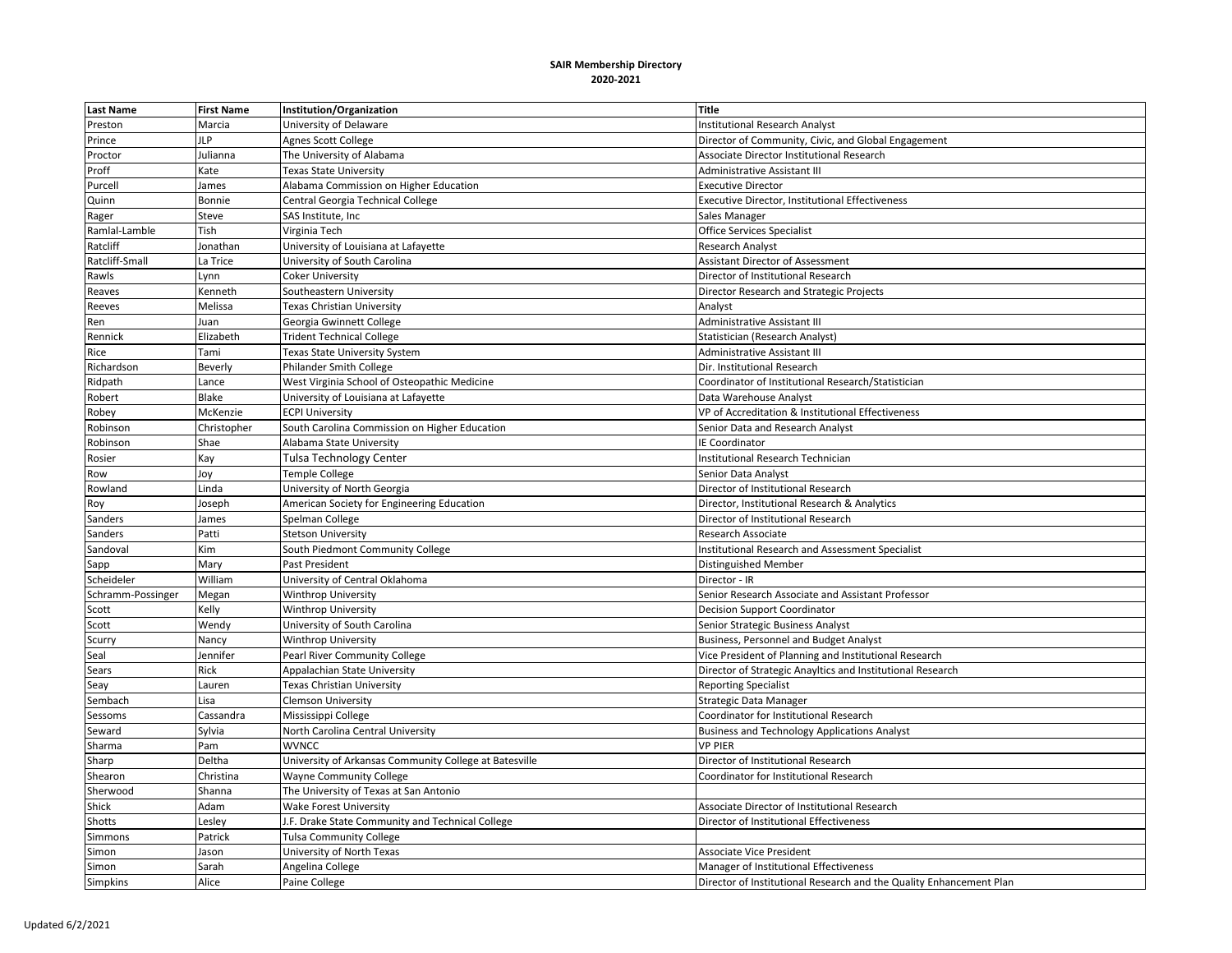| <b>Last Name</b> | <b>First Name</b>                                                                              | Institution/Organization                      | <b>Title</b>                                                        |
|------------------|------------------------------------------------------------------------------------------------|-----------------------------------------------|---------------------------------------------------------------------|
| Simpson          | Suzanne                                                                                        | The University of Alabama in Huntsville       | Director of Institutional Research & Assessment                     |
| Sitharaman       | Sri                                                                                            | Columbus State University                     | Associate Vice President for Institutional Research & Effectiveness |
| Slaton           | Kelly                                                                                          | University of Georgia                         | <b>Institutional Research Analyst</b>                               |
| Smith            | Christina                                                                                      | University of Central Oklahoma                | <b>Research Analyst</b>                                             |
| Smith            | <ade< td=""><td><b>Nicholls State University</b></td><td><b>Assistant Director</b></td></ade<> | <b>Nicholls State University</b>              | <b>Assistant Director</b>                                           |
| Sokol            | Adam                                                                                           | <b>SC Technical College System</b>            | Director of Data Analysis and Research                              |
| Spearman         | Ashlee                                                                                         | Austin Peay State University                  | Director, Academic Services and Engagement                          |
| Springer         | Robert                                                                                         | <b>Elon University</b>                        | <b>Executive Director of IE</b>                                     |
| Springs          | Chasisity                                                                                      | <b>Benedict College</b>                       | Assessment Coordinator                                              |
| Stephens         | Nareiko                                                                                        | Jefferson State Community College             | <b>Institutional Research Analyst</b>                               |
| Stephenson       | Katelyn                                                                                        | Southeastern Louisiana University             | Research Associate                                                  |
| Stewart          | Beth                                                                                           | Arkansas Division of Higher Education         | Senior Research Specialist                                          |
| Stoffers         | Zachary                                                                                        | Florida State University                      | <b>Faculty Analyst</b>                                              |
| Stone            | Wayne                                                                                          | UNC Charlotte                                 | Associate Director of Institutional Research                        |
| Stuart           | Edward                                                                                         | The University of Mississippi                 | Data Analyst                                                        |
| Summers          | Heather                                                                                        | <b>KCTCS</b>                                  | <b>Institutional Research Specialist</b>                            |
| Sumner           | Mary Kate                                                                                      | South Arkansas Community College              | <b>Administrative Analyst</b>                                       |
| Sumpter          | Rosline                                                                                        | <b>SC Technical College System</b>            | Associate Vice President for Curriculum, Instruction & Research     |
| Sundararajan     | Sarasswathi                                                                                    | University of Texas at Arlington              |                                                                     |
| Sutliff          | Dani                                                                                           | South Georgia State College                   | Director of Institutional Effectiveness and Research                |
| Swann            | Jerilyn                                                                                        | Maryville College                             | Associate Dean and Director of IR                                   |
| Tabulda          | Galiya                                                                                         | Florida State University                      | Director, Institutional Performance and Assessment                  |
| Tarrant          | Melissa                                                                                        | Georgia Independent College Association       | Director of Research                                                |
| Taylor           | Gail                                                                                           | University of North Georgia                   | <b>Assistant Director of Assessment</b>                             |
| Taylor           | Maria                                                                                          | <b>Wingate University</b>                     | AVP for Instititutional Research                                    |
| Taylor           | Nicholus                                                                                       | Navarro College                               | Research Analyst                                                    |
| Teach            | Christine                                                                                      | South Piedmont Community College              | Institutional Research Analyst                                      |
| Tedder           | Rich                                                                                           | Appalachian State University                  | <b>Business and Technical Applications Analyst</b>                  |
| Tedder           | Wrenette                                                                                       | <b>Henderson State University</b>             | Director of Assessment                                              |
| Teuber           | Janet                                                                                          | University of South Carolina                  |                                                                     |
| Thomas           | Casey                                                                                          | The University of Alabama at Birmingham       | Institutional Research Analyst II                                   |
| Thompson         | Jeff                                                                                           | SC Commission on Higher Education             | Program Manager, Data & Research                                    |
| Thompson         | Julia                                                                                          | <b>Auburn University</b>                      | <b>Information Tech Spec VI</b>                                     |
| Thorp            | Quinton                                                                                        | University of Central Oklahoma                | Asst Director - IR                                                  |
| Thuringer        | Chris                                                                                          | University of Kentucky                        | Interim Director of Institutional Research                          |
| Tin              | Michelle                                                                                       | The University of Alabama                     | <b>Administrative Assistant</b>                                     |
| Toles            | Camille                                                                                        | University of Mississippi                     | Administrative Coordinator I                                        |
| Tombari          | Angela                                                                                         | Kentucky Center for Statistics                | Sr. Research Analyst                                                |
| Townsend         | David                                                                                          | <b>Craven Community College</b>               | <b>Executive Director of Institutional Effectiveness</b>            |
| Tucker           | Michael                                                                                        | University of South Carolina                  | <b>Assessment Coordinator</b>                                       |
| Tudorancea       | Oana                                                                                           | Emory                                         | Decision Support Analyst Sr.                                        |
| Tuers            | Doug                                                                                           | University of South Carolina                  |                                                                     |
| Turcotte         | Paul                                                                                           | Texas A&M University-Central Texas            | Director of Institutional Research and Assessment                   |
| Turner           | G Marc                                                                                         | <b>Texas State University</b>                 | Assistant Vice President Institutional Research                     |
| Turner           | Kenneth                                                                                        | South Carolina Commission on Higher Education | Data Analyst                                                        |
| Turner           | Melinda                                                                                        | Lincoln Memorial University                   | <b>IE Associate and Data Analyst</b>                                |
| Tutt             | Dwayne                                                                                         | <b>Western Carolina University</b>            | Associate Director for Institutional Research & Analytics           |
| Utley            | Danya                                                                                          | ASU-Beebe                                     | <b>Research Analyst</b>                                             |
| Vance            | Karen                                                                                          | Pennsylvania State University                 | Associate Vice Provost, Institutional Research                      |
| VanderTook       | Jana                                                                                           | Oklahoma Baptist University                   | <b>Coordinator of Assessment</b>                                    |
| VanLandingham    | David                                                                                          | Central Georgia Technical College             | Director for Research and Compliance                                |